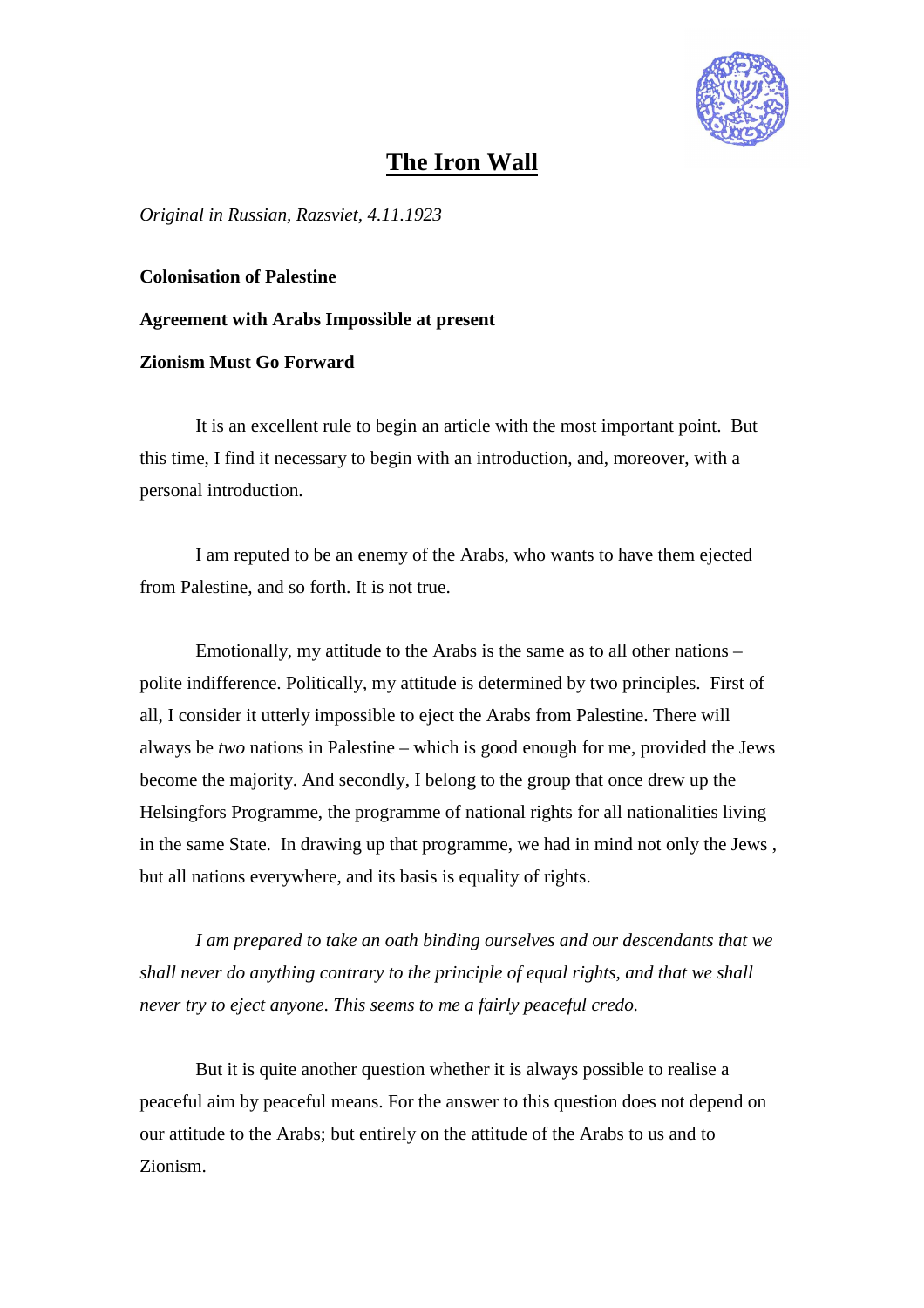

Now, after this introduction, we may proceed to the subject.

## **Voluntary Agreement Not Possible.**

There can be no voluntary agreement between ourselves and the Palestine Arabs. Not now, nor in the prospective future. I say this with such conviction, not because I want to hurt the moderate Zionists. I do not believe that they will be hurt. Except for those who were born blind, they realised long ago that it is utterly impossible to obtain the voluntary consent of the Palestine Arabs for converting "Palestine" from an Arab country into a country with a Jewish majority.

My readers have a general idea of the history of colonisation in other countries. I suggest that they consider all the precedents with which they are acquainted, and see whether there is one solitary instance of any colonisation being carried on with the consent of the native population. There is no such precedent.

The native populations, civilised or uncivilised, have always stubbornly resisted the colonists, irrespective of whether they were civilised or savage.

And it made no difference whatever whether the colonists behaved decently or not. The companions of Cortez and Pizzaro or (as some people will remind us) our own ancestors under Joshua Ben Nun, behaved like brigands; but the Pilgrim Fathers, the first real pioneers of North America, were people of the highest morality, who did not want to do harm to anyone, least of all to the Red Indians, and they honestly believed that there was room enough in the prairies both for the Paleface and the Redskin. Yet the native population fought with the same ferocity against the good colonists as against the bad.

Every native population, civilised or not, regards its lands as its national home, of which it is the sole master, and it wants to retain that mastery always; it will refuse to admit not only new masters but, even new partners or collaborators.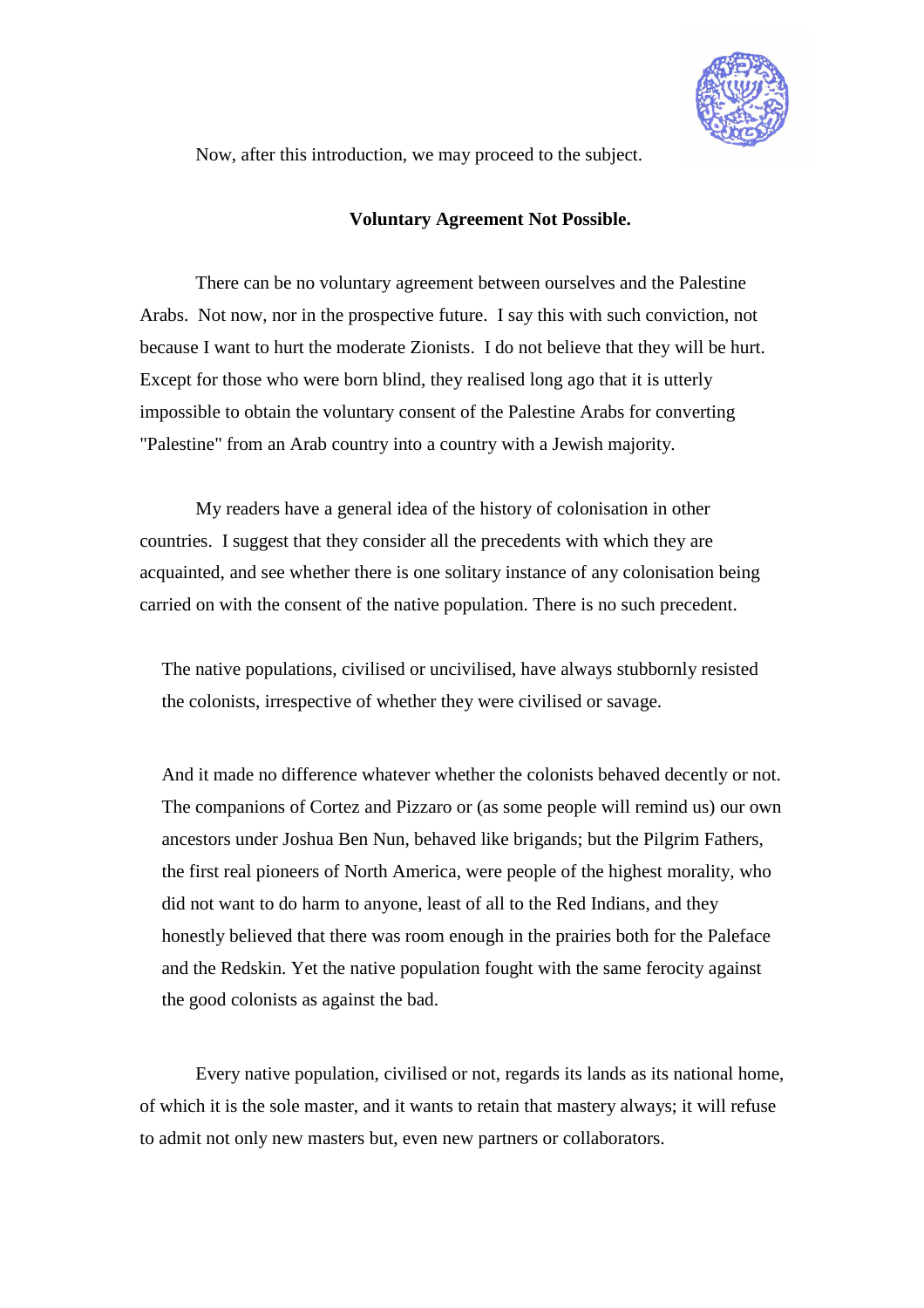#### **Arabs Not Fools**



This is equally true of the Arabs. Our Peace-mongers are trying to persuade us that the Arabs are either fools, whom we can deceive by masking our real aims, or that they are corrupt and can be bribed to abandon to us their claim to priority in Palestine , in return for cultural and economic advantages. I repudiate this conception of the Palestinian Arabs. Culturally they are five hundred years behind us, they have neither our endurance nor our determination; but they are just as good psychologists as we are, and their minds have been sharpened like ours by centuries of fine-spun logomachy. We may tell them whatever we like about the innocence of our aims, watering them down and sweetening them with honeyed words to make them palatable, but they know what we want, as well as we know what they do not want. They feel at least the same instinctive jealous love of Palestine, as the old Aztecs felt for ancient Mexico , and their Sioux for their rolling Prairies.

To imagine, as our Arabophiles do, that they will voluntarily consent to the realisation of Zionism. In return for the moral and material conveniences which the Jewish colonist brings with him, is a childish notion, which has at bottom a kind of contempt for the Arab people; it means that they despise the Arab race, which they regard as a corrupt mob that can be bought and sold, and are willing to give up their fatherland for a good railway system.

#### **All Natives Resist Colonists**

There is no justification for such a belief. It may be that some individual Arabs take bribes. But that does not mean that the Arab people of Palestine as a whole will sell that fervent patriotism that they guard so jealously, and which even the Papuans will never sell. Every native population in the world resists colonists as long as it has the slightest hope of being able to rid itself of the danger of being colonised.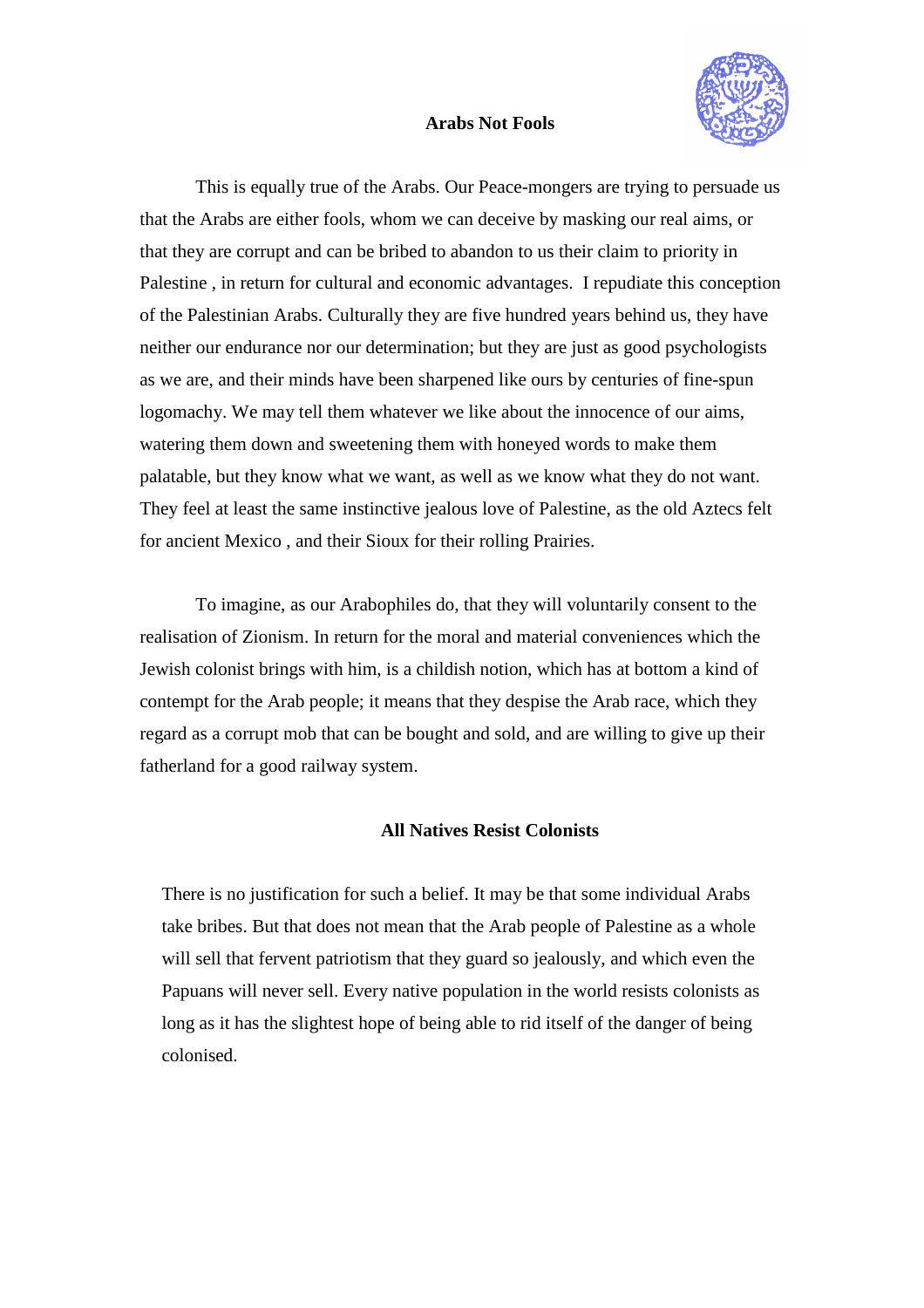

That is what the Arabs in Palestine are doing, and what they will persist in doing as long as there remains a solitary spark of hope that they will be able to prevent the transformation of "Palestine" into the "Land of Israel."

#### **Arab Comprehension**

Some of us have induced ourselves to believe that all the trouble is due to misunderstanding – the Arabs have not understood us, and that is the only reason why they resist us ;if we can only make it clear to them how moderate our intentions really are, they will immediately extend to us their hand in friendship.

 This belief is utterly unfounded and it has been exploded again and again. I shall recall only one instance of many. A few years ago, when the late Mr. Sokolow was on one of his periodic visits to Palestine, he addressed a meeting on this very question of the "misunderstanding." He demonstrated lucidly and convincingly that the Arabs are terribly mistaken if they think that we have any desire to deprive them of their possessions or to drive them our of the country, or that we want to oppress them. We do not even ask for a Jewish Government to hold the Mandate of the League of Nations.

 One of the Arab papers, "El Carmel," replied at the time, in an editorial article, the purport of which was this:

 The Zionists are making a fuss about nothing. There is no misunderstanding. All that Mr. Sokolow says about the Zionist intentions is true, but the Arabs know that without him. Of course, the Zionists cannot now be thinking of driving the Arabs out of the country, or oppressing them, not do they contemplate a Jewish Government. Quite obviously, they are now concerned with one thing only- that the Arabs should not hinder their immigration. The Zionists assure us that even immigration will be regulated strictly according to the economic needs of Palestine. The Arabs have never doubted that: it is a truism, for otherwise there can be no immigration.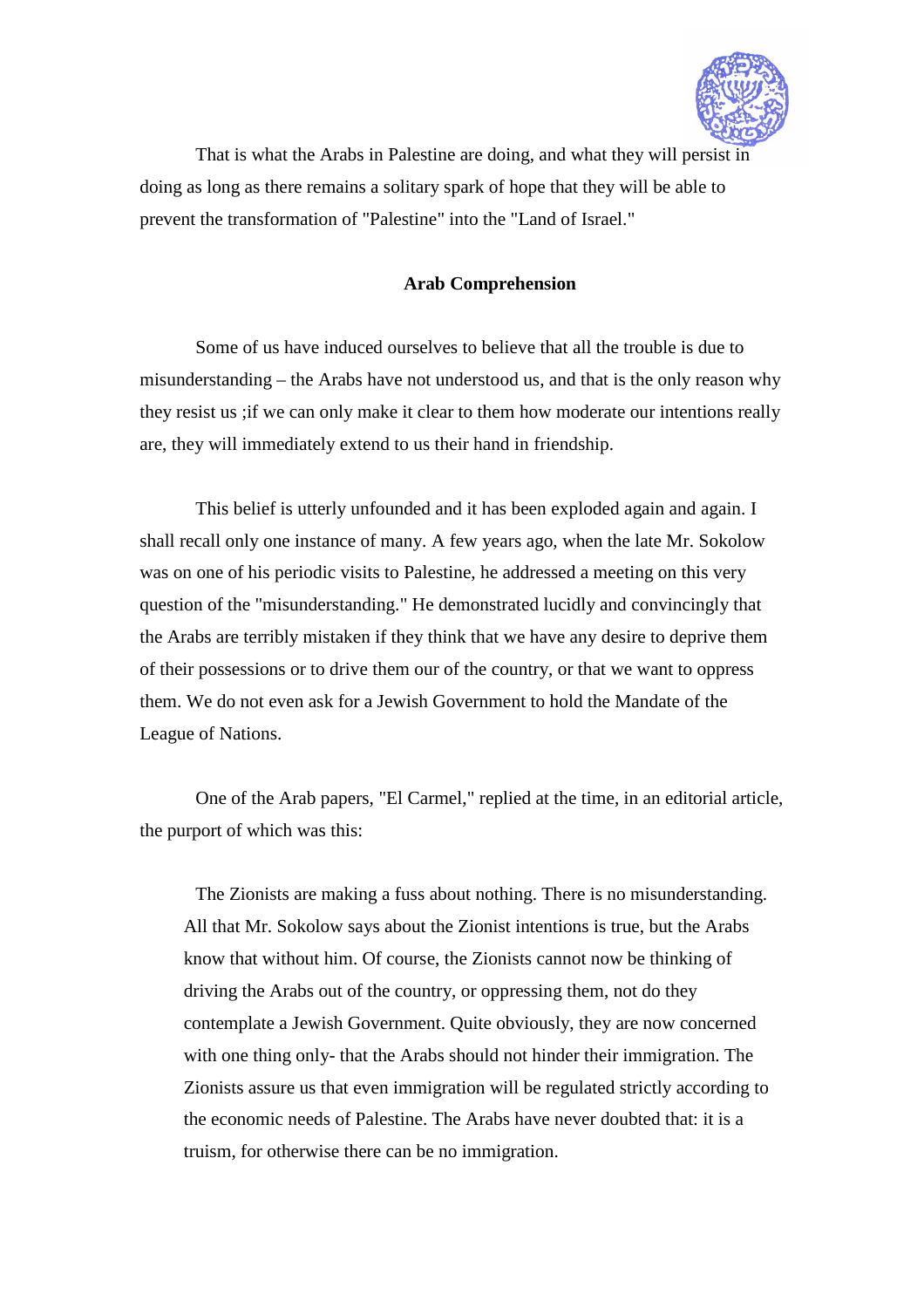#### **No "Misunderstanding"**



 This Arab editor was actually willing to agree that Palestine has a very large potential absorptive capacity, meaning that there is room for a great many Jews in the country without displacing a single Arab. There is only one thing the Zionists want, and it is that one thing that the Arabs do not want, for that is the way by which the Jews would gradually become the majority, and then a Jewish Government would follow automatically, and the future of the Arab minority would depend on the goodwill of the Jews; and a minority status is not a good thing, as the Jews themselves are never tired of pointing out. So there is no "misunderstanding". The Zionists want only one thing, Jewish immigration; and this Jewish immigration is what the Arabs do not want.

 This statement of the position by the Arab editor is so logical, so obvious, so indisputable, that everyone ought to know it by heart, and it should be made the basis of all our future discussions on the Arab question. It does not matter at all which phraseology we employ in explaining our colonising aims, Herzl's or Sir Herbert Samuel's.

*Colonisation carries its own explanation, the only possible explanation, unalterable and as clear as daylight to every ordinary Jew and every ordinary Arab.*

Colonisation can have only one aim, and Palestine Arabs cannot accept this aim. It lies in the very nature of things, and in this particular regard nature cannot be changed.

## **The Iron Wall**

 We cannot offer any adequate compensation to the Palestinian Arabs in return for Palestine. And therefore, there is no likelihood of any voluntary agreement being reached. So that all those who regard such an agreement as a condition sine qua non for Zionism may as well say "non" and withdraw from Zionism.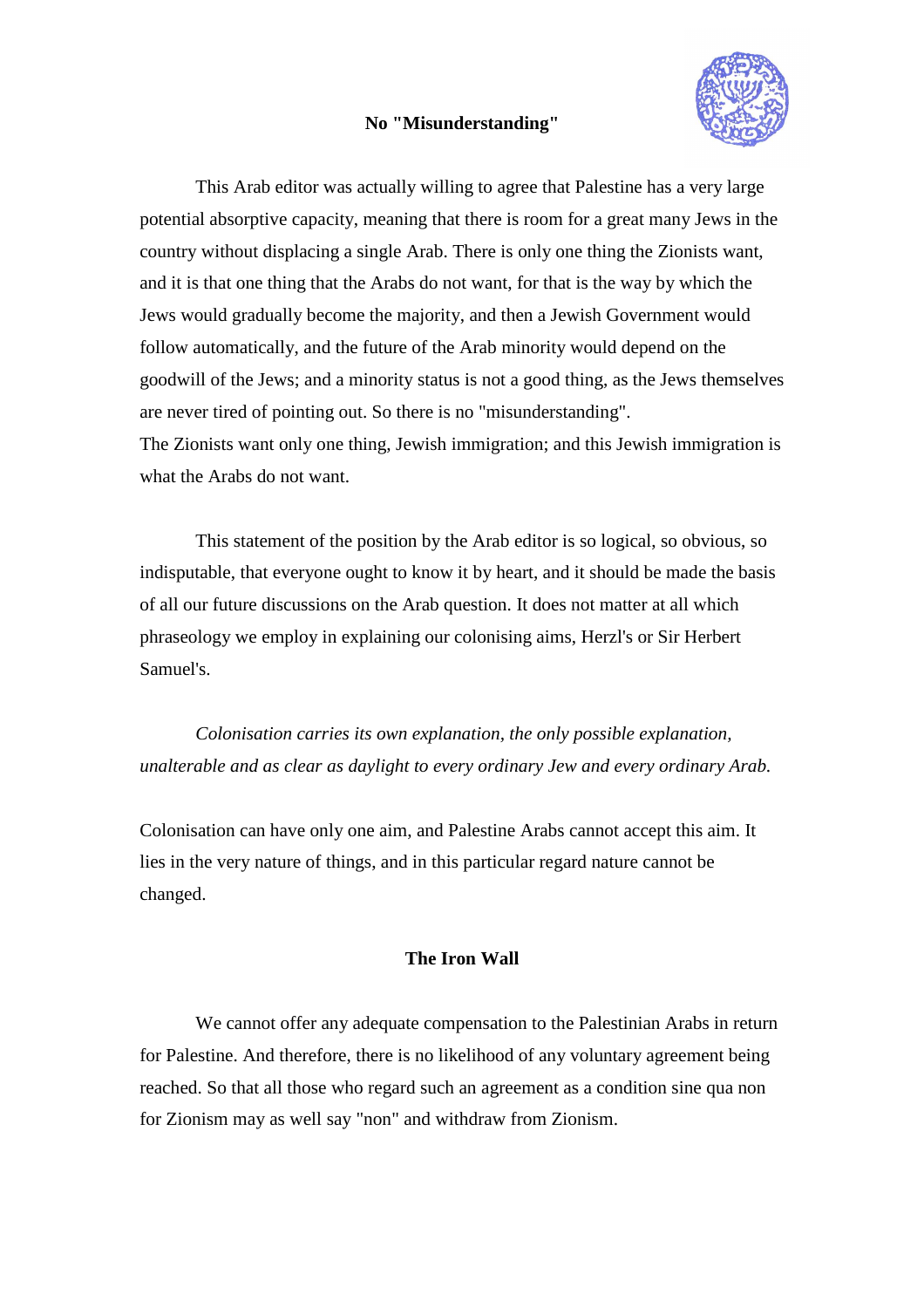

*Zionist colonisation must either stop, or else proceed regardless of the native population.* Which means that it can proceed and develop only under the protection of a power that is independent of the native population – behind an iron wall, which the native population cannot breach.

 That is our Arab policy; not what we should be, but what it actually is, whether we admit it or not. What need, otherwise, of the Balfour Declaration? Or of the Mandate? Their value to us is that outside Power has undertaken to create in the country such conditions of administration and security that if the native population should desire to hinder our work, they will find it impossible.

*And we are all of us ,without any exception, demanding day after day that this outside Power, should carry out this task vigorously and with determination.* 

 In this matter there is no difference between our "militarists" and our "vegetarians". Except that the first prefer that the iron wall should consist of Jewish soldiers, and the others are content that they should be British.

 We all demand that there should be an iron wall. Yet we keep spoiling our own case, by talking about "agreement" which means telling the Mandatory Government that the important thing is not the iron wall, but discussions. *Empty rhetoric of this kind is dangerous.* And that is why it is not only a pleasure but a duty to discredit it and to demonstrate that it is both fantastic and dishonest.

## **Zionism Moral and Just**

Two brief remarks:

 In the first place, if anyone objects that this point of view is immoral, I answer: It is not true: either Zionism is moral and just ,or it is immoral and unjust. But that is a question that we should have settled before we became Zionists. Actually we have settled that question, and in the affirmative.